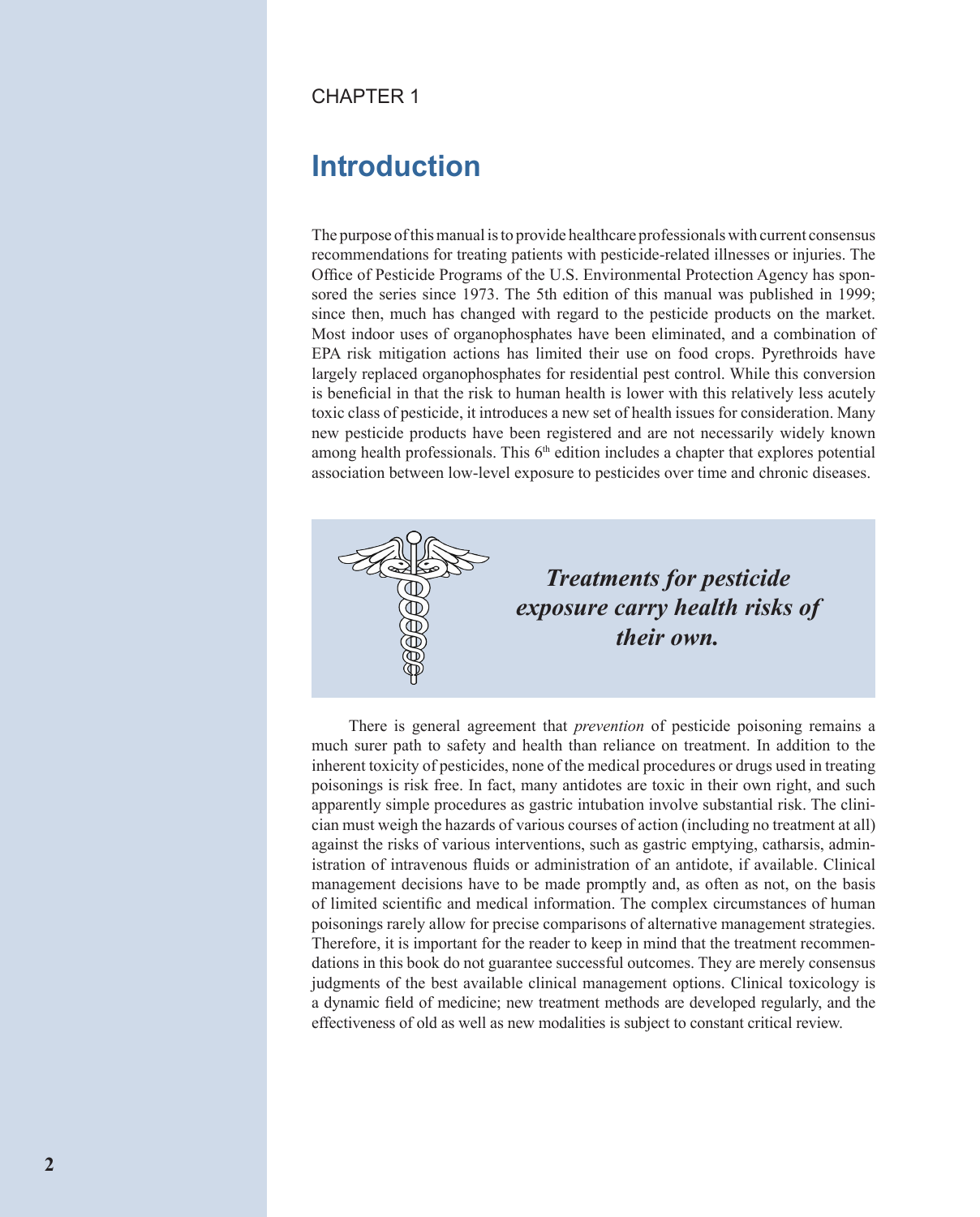### **Key Principles**

General methods of managing pesticide poisonings are presented in **Chapter 3** and reflect a broad base of clinical experience. Several key points deserve emphasis. The need to protect the airway from aspiration of vomitus cannot be overstated. Death has resulted from aspiration, even following ingestion of substances having relatively low toxic potential. In poisonings by agents that depress central nervous system functions or cause convulsions, airway protection by early placement of a cuffed endotracheal tube (even when this requires light general anesthesia) may be life saving. Maintenance of adequate pulmonary gas exchange is another essential element of poisoning management that deserves constant reemphasis.

The amount of pesticide absorbed is a critical factor in making treatment decisions, and estimation of dosage in many circumstances of pesticide exposure remains

difficult. The terms "small amount" and "large amount" used in this book are obviously ambiguous, but the quality of exposure information obtained rarely justifies more specific terminology. Sometimes the circumstances of exposure are a rough guide to the amount absorbed. Spray drift from a pesticide properly diluted for field application is not likely to convey a large dose unless exposure has been prolonged. However, drift is the leading cause of incidents among agricultural workers reported to the Sentinel Event Notification System for Occupational Risk (SENSOR)-Pesticides.<sup>1</sup> Farmworkers and pesticide applica-



tors working with pesticides on a regular basis are at risk for acute pesticide poisonings. Spills of a concentrated chemical onto the skin or clothing may well represent a large dose of pesticide unless the contamination is promptly removed. Brief dermal exposure to foliage residues of cholinesterase-inhibiting pesticides is not likely to lead to poisoning, but prolonged exposures may.

Suicidal ingestions almost always involve "large amounts," requiring the most aggressive management. Except in children, accidental pesticide ingestions are likely to be spat out or vomited. Ingestions of pesticides by children are the most difficult to evaluate. The clinician usually must base clinical management decisions on "worst case" assumptions of dosage. Childhood poisonings are further complicated by the greater vulnerability of the very young, not only to the pesticides, but also to the drugs and treatment procedures. Children ingest a greater amount per body weight than adults. The nature of neurological development in children entails an additional level of risk that is not present in adults.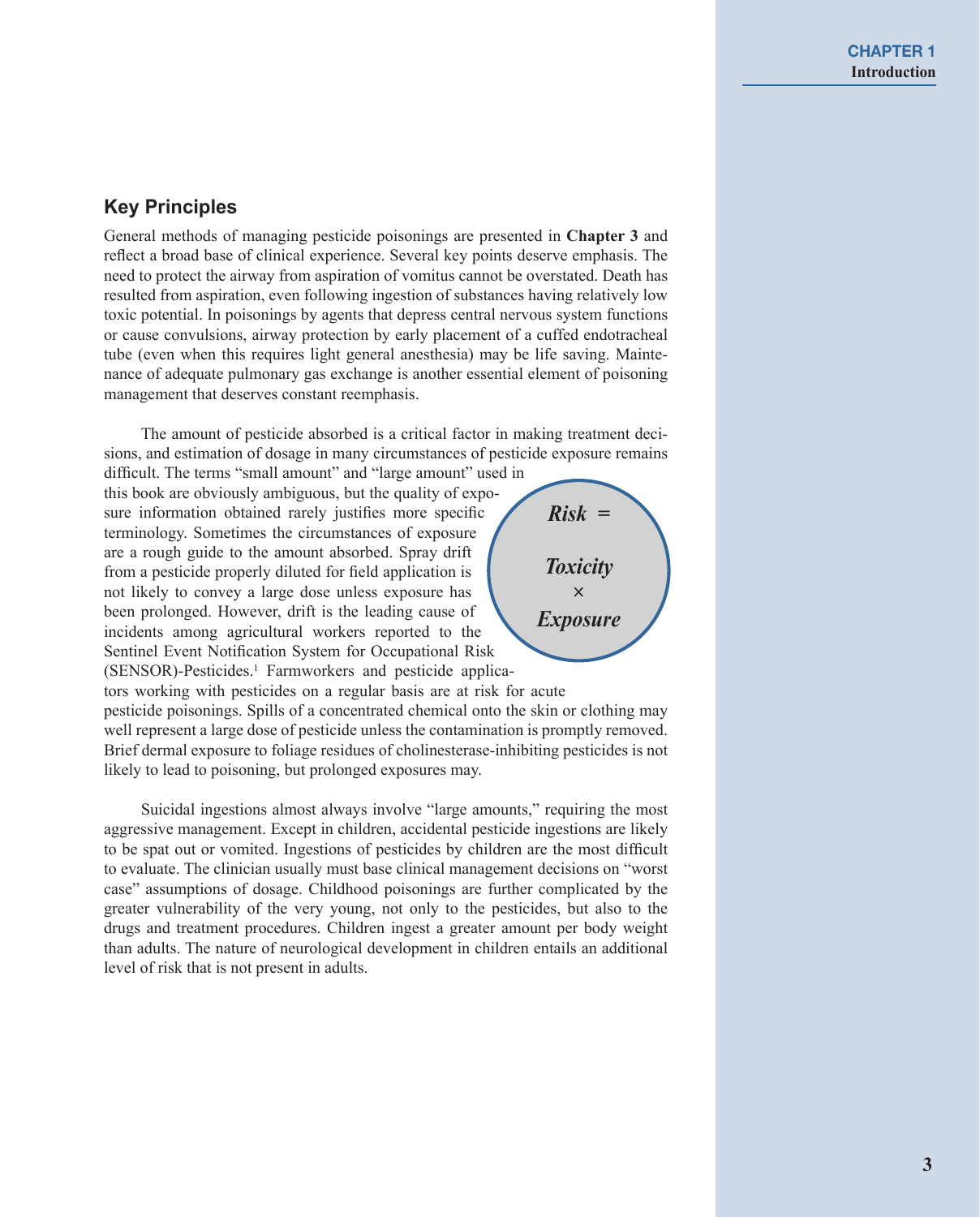## **Underreporting**

*Pesticide incidents are underreported for several reasons. According to the OPP Report on Incident Information (EPA, 2007), these include:*

Lack of a universal, mandatory legal duty to report incidents

Lack of a central reporting point for all incidents

Similarity of symptoms associated with pesticide poisonings to other causes

Misdiagnosis by physicians because of a lack of familiarity with pesticide effects

Inadequate investigation of incidents to identify the pesticide that caused the effects

Difficulty in identifying and tracking chronic effects

Reluctance or inability of physicians to report incidents

Limited geographic coverage of individual poisoning databases

### **Barriers to Proper Recognition and Management of Pesticide Poisonings**

Pesticide-related illnesses are one example of a myriad of existing Environmental and Occupational Health (EOH) exposures of concern. For many reasons, accurate diagnosis and treatment of pesticide poisonings present a challenge to the clinician. Like many illnesses linked to environmental exposures, pesticide poisonings remain commonly under-diagnosed due in large part to barriers in seeking care and diagnosis of pesticide poisonings.

#### *Seeking Care*

One important factor contributing to under-diagnosis occurs if the exposed person does not, or is unable to, seek medical attention. A pesticide applicator, for example, may not perceive the incident as significant enough to seek care, particularly if he or she has been accustomed to low-level exposure scenarios on the job. Some agricultural workers are unable to readily address a pesticide poisoning because of a complex set of socioeconomic factors including inability to take off from work, transportation problems, language and cultural barriers, lack of health insurance, scarcity of available community health services and fear of losing employment. Another scenario is the exposed person may simply not recognize his or her symptoms as pesticide related.

#### *Diagnosis*

When an individual exposed to pesticides does seek care, diagnosis has its own set of challenges. Differential diagnosis is difficult because signs and symptoms of pesticide-related illnesses are often nonspecific and may be confused with common illnesses unrelated to pesticide exposure. The clinician may neglect to take an environmental and occupational exposure history,<sup>2</sup> a key to proper diagnosis, and thereby miss the opportunity to uncover a pesticide poisoning. Even when pesticide poisoning is suspected, few diagnostic tools are available. **Chapter 2** of this manual, entitled *Making the Diagnosis*, is intended to guide clinicians in determining whether the patient may be experiencing symptoms of a pesticide poisoning, with an emphasis on taking an environmental and occupational exposure history.

#### *Institutional*

The 1999 edition of this manual stated, "Despite recommendations by the Institute of Medicine and others urging the integration of environmental medicine into medical education, healthcare providers generally receive a very limited amount of training in occupational and environmental health, and in pesticide-related illnesses, in particular."3 Migrant Clinicians Network surveyed clinicians in 2000 and found that more than 80% reported little or no EOH training.<sup>4</sup> This reality remains largely unchanged.

*"…environmental medicine education is largely omitted in the continuum of U.S. medical education, leaving future physicians and current practitioners without expertise in environmental medicine to provide or facilitate environmental preventative or curative patient care." (Gehel, et al., 2011)*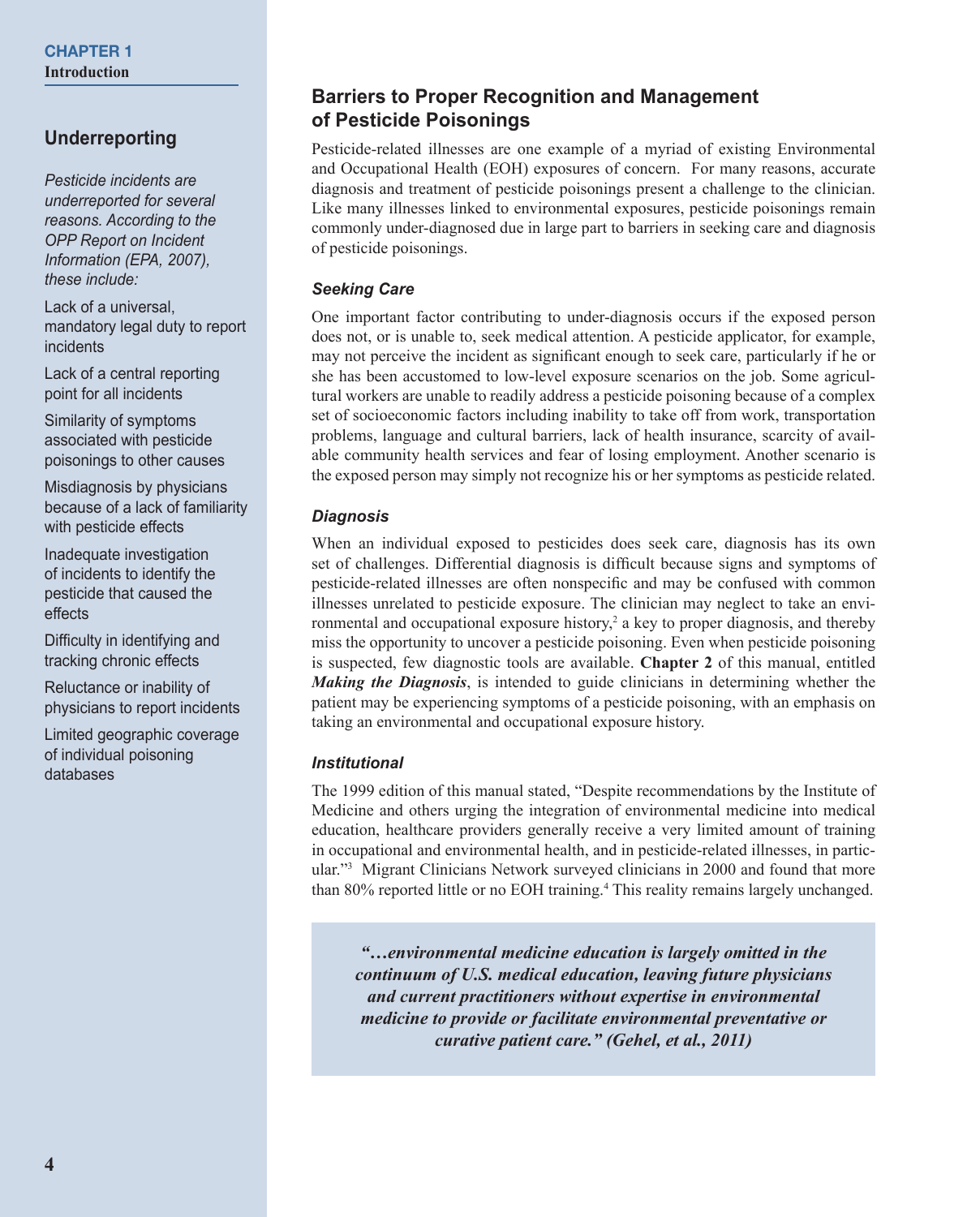Few healthcare providers are adequately trained in environmental medicine despite widespread recognition of a need to better prepare the nation's frontline in public health to respond to EOH issues.<sup>5</sup> There is growing interest in environmental medicine among practicing clinicians<sup>6</sup> and medical and nursing students, but the existing education system does little to address this demand.<sup>5</sup> Institutional change to expand an already stressed medical curriculum has proven to be a major obstacle to inserting EOH training.

# **Assessing the Relationship of Work or Environment to Disease**

Pesticides and other chemical and physical hazards are often associated with nonspecific medical complaints so it is very important to link the symptoms with the timing of suspected exposure to the hazardous agent. The *Index of Signs and Symptoms,* beginning on page 244, provides a quick reference to symptoms and medical conditions associated with specific pesticides. Further details on the toxicology, confirmatory tests and treatment of illnesses related to pesticides are provided in each chapter of this manual. A general understanding of pesticide classes and some of the more common pesticide agents is helpful in making a pesticide-related disease diagnosis. A concurrent non-pesticide exposure can have no health effect, exacerbate an existing pesticide health effect or solely cause the health effect in a patient. In the more complicated exposure scenarios, assistance should be sought from environmental and occupational medicine (EOM) specialists.

### **Common Pesticide Poisonings**

Following are three pesticide incident data tables created for this manual to illustrate which pesticides are most frequently implicated in incident reports to SENSOR-Pesticides, National Poison Data System (NPDS) and California's Pesticide Illness Surveillance Program (PISP). These tables cannot be considered representative of all incidents because they only show those that were reported to these three databases. The relative frequency of cases generally reflects how widely a product is used in the environment. Organophosphate (OP) insecticides have historically topped the list of most commonly reported exposures. EPA risk mitigation measures have greatly diminished the use of organophosphates for residential, particularly indoor, use. In the United States, pyrethroids have largely replaced the OPs in terms of widespread usage. As such, they now account for the most human case reports in the United States. Although they are relatively less acutely toxic than their predecessors, some severe poisonings have similar presenting signs and symptoms as that of OP poisoning, thus complicating the process of making the correct diagnosis.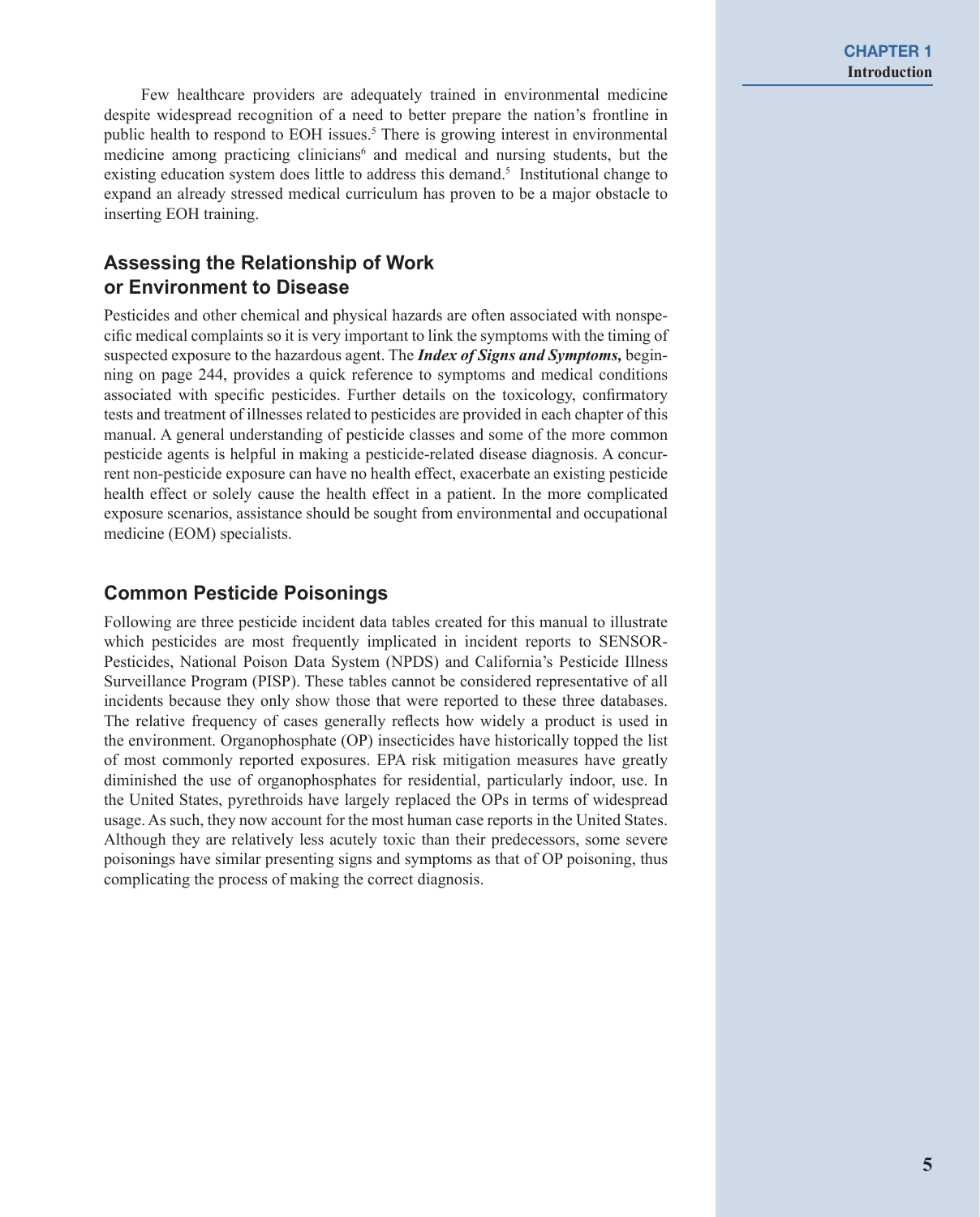### **Data Sources for Poisoning Incidents**

Table 1. SENSOR-Pesticides Program

Table 2. National Poison Data System

Table 3. California Pesticide Illness and Surveillance **Program** 

#### **TABLE 1 PESTICIDES MOST OFTEN IMPLICATED IN ACUTE OCCUPATIONAL PESTICIDE-RELATED ILLNESS AND INJURY CASES AND NUMBER OF CASES, SENSOR-PESTICIDES PROGRAM, 2005-2009 (N=9,906) Rank Pesticide Category Number of Exposed Cases | Sum of Single + Multiple Exposure Cases\* (n=9,906 individuals) Exposed to Single Substance (n=6,187 individuals) Exposed to Multiple Substances\* (n=3,719 individuals) n % n % n % 1** Pyrethroids 1,368 22.10 1,479 39.80 2,847 28.70 **<sup>2</sup>** Chlorinated Critorinated 1,174 19.00 387 10.40 1,561 15.80 **<sup>3</sup>** Organophosphorous  $\begin{array}{|c|c|c|c|c|c|c|c|c|} \hline \text{componuds} & \text{600} & 9.70 & 429 & 11.50 & 1,029 & 10.40 \hline \end{array}$ **4** | Pyrethrins | 358 | 5.80 | 620 | 16.70 | 978 | 9.90 **5** Glyphosate 274 4.40 203 5.50 477 4.80 **6** Ammonium/ammonia 32 0.50 361 9.70 393 4.00 **7** N-methyl carbamates 249 4.00 112 3.00 361 3.60 **8** | DEET | 292 | 4.70 | 59 | 1.60 | 351 | 3.50 **9** Sulfur compounds | 145 | 2.30 | 143 | 3.80 | 288 | 2.90 **10** | Triazines | 168 | 2.70 | 60 | 1.60 | 228 | 2.30 **11 Fipronil** | 26 | 0.40 | 135 | 3.60 | 161 | 1.60 **12** Naphthalene 113 1.80 22 0.60 135 1.40 **13** Imidacloprid 1 0.00 118 3.20 119 1.20 **<sup>14</sup>** Thiocarbamates/ Thiocarbamates | 67 | 1.10 | 31 | 0.80 | 98 | 1.00 **15** Glutaraldehyde 51 0.80 15 0.40 66 0.70 All other | 1,269 | 20.50 | 1,287 | 34.60 | 2,556 | 25.80 **TOTAL INDIVIDUALS 6,187 100.00 3,719 100.00 9,906 100.00**

*\*Because some of the individuals exposed to multiple substances appear in the totals of more than one pesticide category, the sum of the pesticide categories exceeds the number of individuals.*

Source: Edward J. Kasner, MPH and Geoffrey M. Calvert, MD, National Institute for Occupational Safety and Health, Centers for Disease Control and Prevention.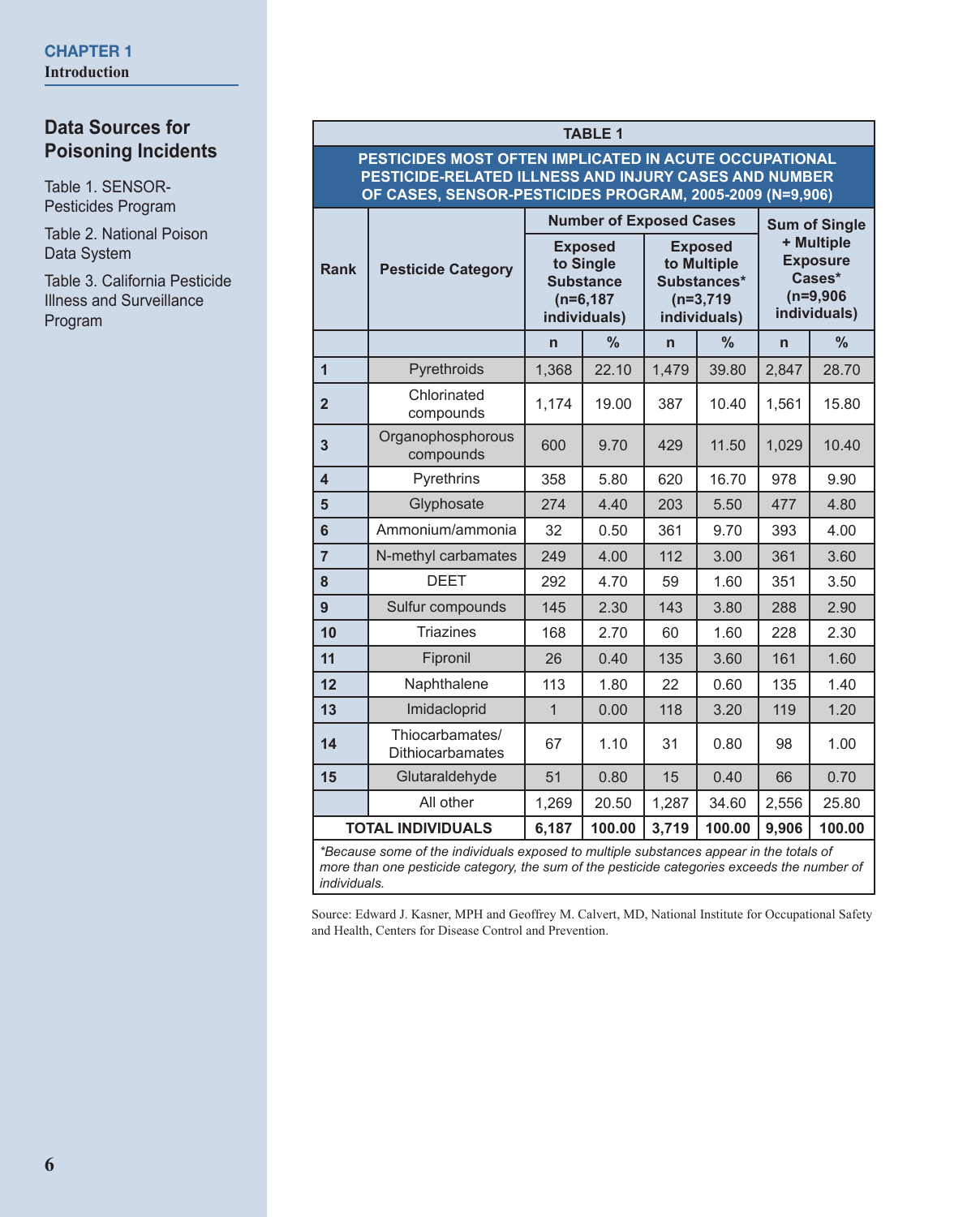| <b>TABLE 2</b>          |                                                                                                                               |                                                              |                              |                   |                    |                    |                                                            |              |  |  |  |  |
|-------------------------|-------------------------------------------------------------------------------------------------------------------------------|--------------------------------------------------------------|------------------------------|-------------------|--------------------|--------------------|------------------------------------------------------------|--------------|--|--|--|--|
|                         | PESTICIDE EXPOSURES MOST COMMONLY REPORTED TO NATIONAL<br>POISON DATA SYSTEM ACCORDING TO THE 2010 ANNUAL REPORT <sup>7</sup> |                                                              |                              |                   |                    |                    |                                                            |              |  |  |  |  |
| <b>Rank</b>             | <b>Pesticide or Pesticide Class</b>                                                                                           |                                                              | <b>Child</b><br>$5$<br>years | $6 - 12$<br>years | $13 - 19$<br>years | $\geq 20$<br>years | <b>Unknown</b><br>age                                      | <b>Total</b> |  |  |  |  |
| $\overline{\mathbf{1}}$ | Pyrethrins and pyrethroids                                                                                                    |                                                              | 7,717                        | 1,672             | 1,222              | 14,800             | 2,706                                                      | 28,117       |  |  |  |  |
|                         |                                                                                                                               | Hypochlorite<br>disinfectants                                | 5,024                        | 563               | 837                | 5,471              | 1,355                                                      | 13,250       |  |  |  |  |
| $\overline{2}$          | Disinfectants                                                                                                                 | Other disinfectants<br>(e.g., pine oil and<br>phenols)       | 6,994                        | 619               | 433                | 2,435              | 537                                                        | 11,018       |  |  |  |  |
| $\overline{\mathbf{3}}$ | Rodenticides                                                                                                                  | Anticoagulant<br>rodenticides                                | 9,176                        | 204               | 95                 | 796                | 225                                                        | 10,496       |  |  |  |  |
|                         |                                                                                                                               | Other rodenticides                                           | 1,785                        | 89                | 67                 | 250                | 183                                                        | 2,374        |  |  |  |  |
|                         |                                                                                                                               | <b>DEET</b>                                                  | 3,194                        | 685               | 251                | 934                | 189<br>491<br>817<br>466<br>110<br>321<br>495<br>83<br>221 | 5,253        |  |  |  |  |
| 4                       | Insect repellents                                                                                                             | Others (e.g.,<br>naphthalene moth<br>repellent)              | 3,178                        | 328               | 130                | 1,338              |                                                            | 5,465        |  |  |  |  |
| $\overline{\mathbf{5}}$ | Herbicides (e.g., glyphosate,<br>chlorophenoxy herbicides)                                                                    |                                                              | 2,019                        | 362               | 246                | 4,593              |                                                            | 8,037        |  |  |  |  |
| $\bf 6$                 | Borates and boric acid pesticides                                                                                             |                                                              | 4.270                        | 92                | 62                 |                    |                                                            | 5.000        |  |  |  |  |
|                         |                                                                                                                               | OPs alone                                                    | 722                          | 171               | 107                | 1,331              | 73<br>58<br>56<br>1,371<br>8,796                           | 2.652        |  |  |  |  |
| $\overline{7}$          | Organophosphates                                                                                                              | OP + carbamate<br>and OP + non-<br>carbamate<br>insecticides | 158                          | 47                | 49                 |                    |                                                            | 832          |  |  |  |  |
| $\pmb{8}$               | Carbamate insecticides                                                                                                        |                                                              | 804                          | 119               | 83                 | 1,027              |                                                            | 2,254        |  |  |  |  |
| $\overline{9}$          | Fungicides                                                                                                                    |                                                              | 171                          | 25                | 21                 | 414                |                                                            | 704          |  |  |  |  |
| 10                      | Organochlorine insecticides                                                                                                   |                                                              | 182                          | 30                | 15                 | 245                |                                                            | 530          |  |  |  |  |
| 11                      | <b>Fumigants</b>                                                                                                              |                                                              | 48                           | 19                | 14                 | 213                |                                                            | 350          |  |  |  |  |
|                         |                                                                                                                               | All other insecticides (including unknown)                   |                              | 615               | 387                | 5,264              |                                                            | 13,163       |  |  |  |  |
|                         | <b>TOTAL PESTICIDES/DISINFECTANTS</b>                                                                                         |                                                              | 50,968                       | 5,640             | 4,019              | 40,072             |                                                            | 109,495      |  |  |  |  |

The pesticides most commonly reported to Poison Control Centers, according to the 2010 Annual Report data from the American Association of Poison Control Centers' (AAPCC) National Poison Data System (NPDS) are listed in Table 2, above. Cases listed as organophosphates (and the other categories as well) may also include other insecticides such as carbamates and organochlorines in a single product. Asymptomatic cases are included in Table 2 only.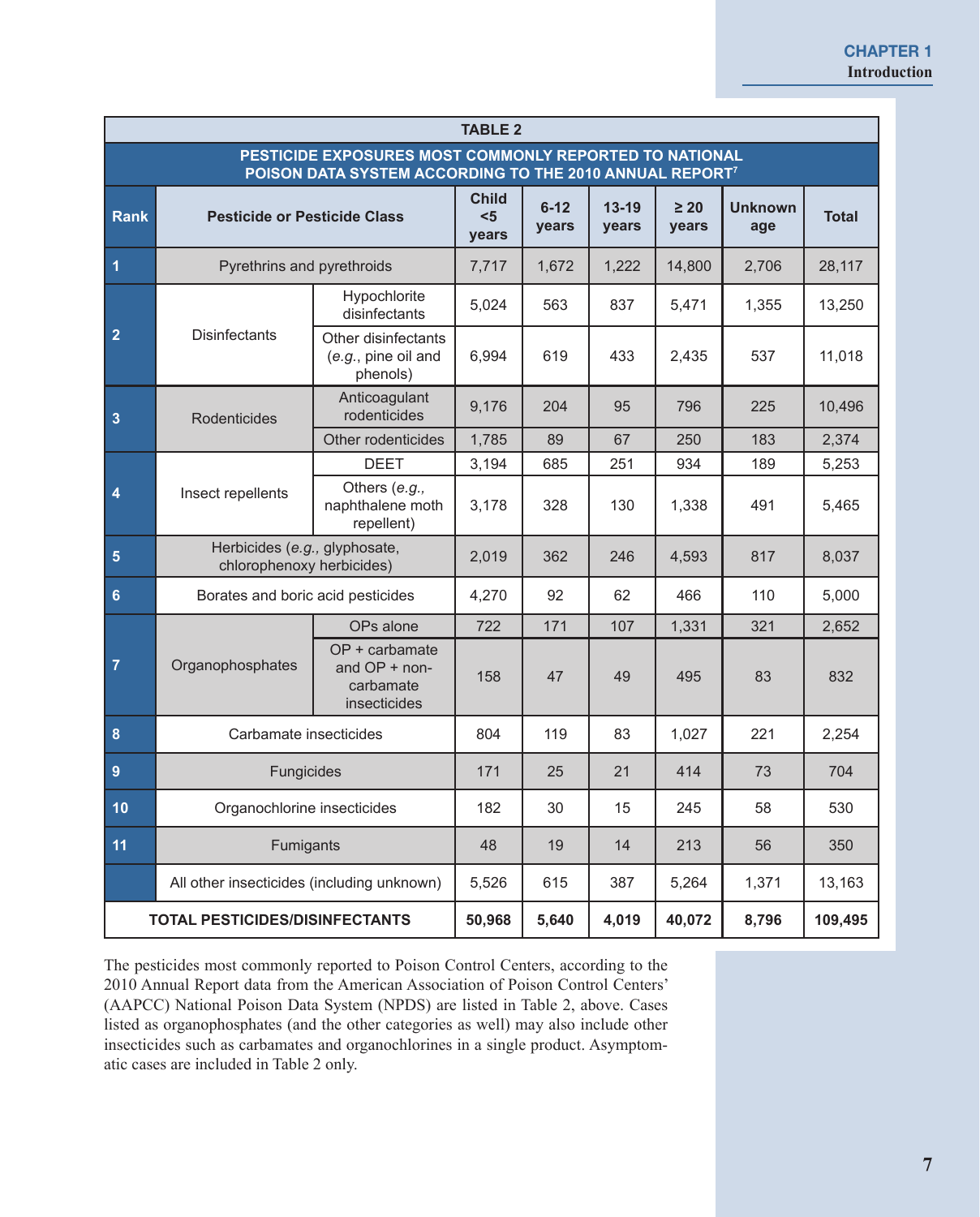|                                                                                                                                                                                                                                                                                      |                                 | <b>TABLE 3</b>                        |                                 |                                       |  |  |  |  |  |
|--------------------------------------------------------------------------------------------------------------------------------------------------------------------------------------------------------------------------------------------------------------------------------------|---------------------------------|---------------------------------------|---------------------------------|---------------------------------------|--|--|--|--|--|
| SUMMARY OF PESTICIDE EXPOSURES AMONG CASES IDENTIFIED<br>BY THE CALIFORNIA PESTICIDE ILLNESS SURVEILLANCE<br>PROGRAM FROM 2005-2009 AND EVALUATED, AFTER<br><b>INVESTIGATION, AS DEFINITELY, PROBABLY OR POSSIBLY</b><br><b>RELATED TO PESTICIDE EXPOSURE, BY PESTICIDE CATEGORY</b> |                                 |                                       |                                 |                                       |  |  |  |  |  |
|                                                                                                                                                                                                                                                                                      |                                 | <b>Occupational</b>                   | <b>Non-Occupational</b>         |                                       |  |  |  |  |  |
| <b>Pesticide category</b>                                                                                                                                                                                                                                                            | Only<br>pesticide<br>implicated | Two or more<br>pesticides<br>involved | Only<br>pesticide<br>implicated | Two or more<br>pesticides<br>involved |  |  |  |  |  |
| <b>Antimicrobials</b>                                                                                                                                                                                                                                                                |                                 |                                       |                                 |                                       |  |  |  |  |  |
| Hypochlorite                                                                                                                                                                                                                                                                         | 422                             | 69                                    | 98                              | 81                                    |  |  |  |  |  |
| Quaternary<br>Ammonium                                                                                                                                                                                                                                                               | 227                             | 106                                   | 15                              | 14                                    |  |  |  |  |  |
| Glutaraldehyde                                                                                                                                                                                                                                                                       | 69                              | 3                                     | $\Omega$                        | $\Omega$                              |  |  |  |  |  |
| Other/Unknown                                                                                                                                                                                                                                                                        | 197                             | 297                                   | 92                              | 88                                    |  |  |  |  |  |
| <b>Insecticides/ Miticides/Insect Growth Regulators</b>                                                                                                                                                                                                                              |                                 |                                       |                                 |                                       |  |  |  |  |  |
| Organophosphates                                                                                                                                                                                                                                                                     | 162                             | 227                                   | 52                              | 91                                    |  |  |  |  |  |
| Carbamates                                                                                                                                                                                                                                                                           | 13                              | 16                                    | 12                              | $\overline{4}$                        |  |  |  |  |  |
| Pyrethrins/<br>Pyrethroids                                                                                                                                                                                                                                                           | 56                              | 425                                   | 134                             | 294                                   |  |  |  |  |  |
| Organochlorines                                                                                                                                                                                                                                                                      | $\overline{0}$                  | $\mathbf{1}$                          | $\overline{0}$                  | $\overline{2}$                        |  |  |  |  |  |
| Other/Unknown                                                                                                                                                                                                                                                                        | 61                              | 612                                   | 124                             | 136                                   |  |  |  |  |  |
| <b>Herbicides/Defoliants</b>                                                                                                                                                                                                                                                         | 80                              | 184                                   | 28                              | 44                                    |  |  |  |  |  |
| <b>Fungicides</b>                                                                                                                                                                                                                                                                    | 81                              | 548                                   | 29                              | 62                                    |  |  |  |  |  |
| <b>Fumigants</b>                                                                                                                                                                                                                                                                     | 228                             | 106                                   | 366                             | 134                                   |  |  |  |  |  |
| Other/unknown*                                                                                                                                                                                                                                                                       | 41                              | 568                                   | 83                              | 97                                    |  |  |  |  |  |
| <b>TOTAL EXPOSURES</b>                                                                                                                                                                                                                                                               | 1,637                           | 3,162                                 | 1,033                           | 1,047                                 |  |  |  |  |  |

*necessarily identified by active ingredients. Additionally, this category includes a molluscicide, a nematicide and several pheromones, plant growth regulators, preservatives, repellents, rodenticides, synergists, pesticides with multiple functions and products that never were identified.*

Table 3 shows the numbers of occupational and non-occupational exposures from 2005–2009 that the California Pesticide Illness Surveillance Program associated with various categories of pesticides. All exposures that occurred while the affected person was at work are considered occupational. Occupational exposures probably continue to be more fully reported than non-occupational exposures. A case represents one individual's exposure to pesticide(s). Cases in which only one exposure was credibly implicated are distinguished from those to which any or all of two or more pesticides may have contributed. This table illustrates exposures; when more than one pesticide active ingredient is implicated, an exposure is counted for each person/pesticide combination. Multiple pesticide active ingredients were implicated in the cases of 2,657 people exposed occupationally and 432 exposed non-occupationally. These cases are counted in each pesticide category for which they qualify, for totals of 3,162 occupational exposures and 1,047 non-occupational exposures.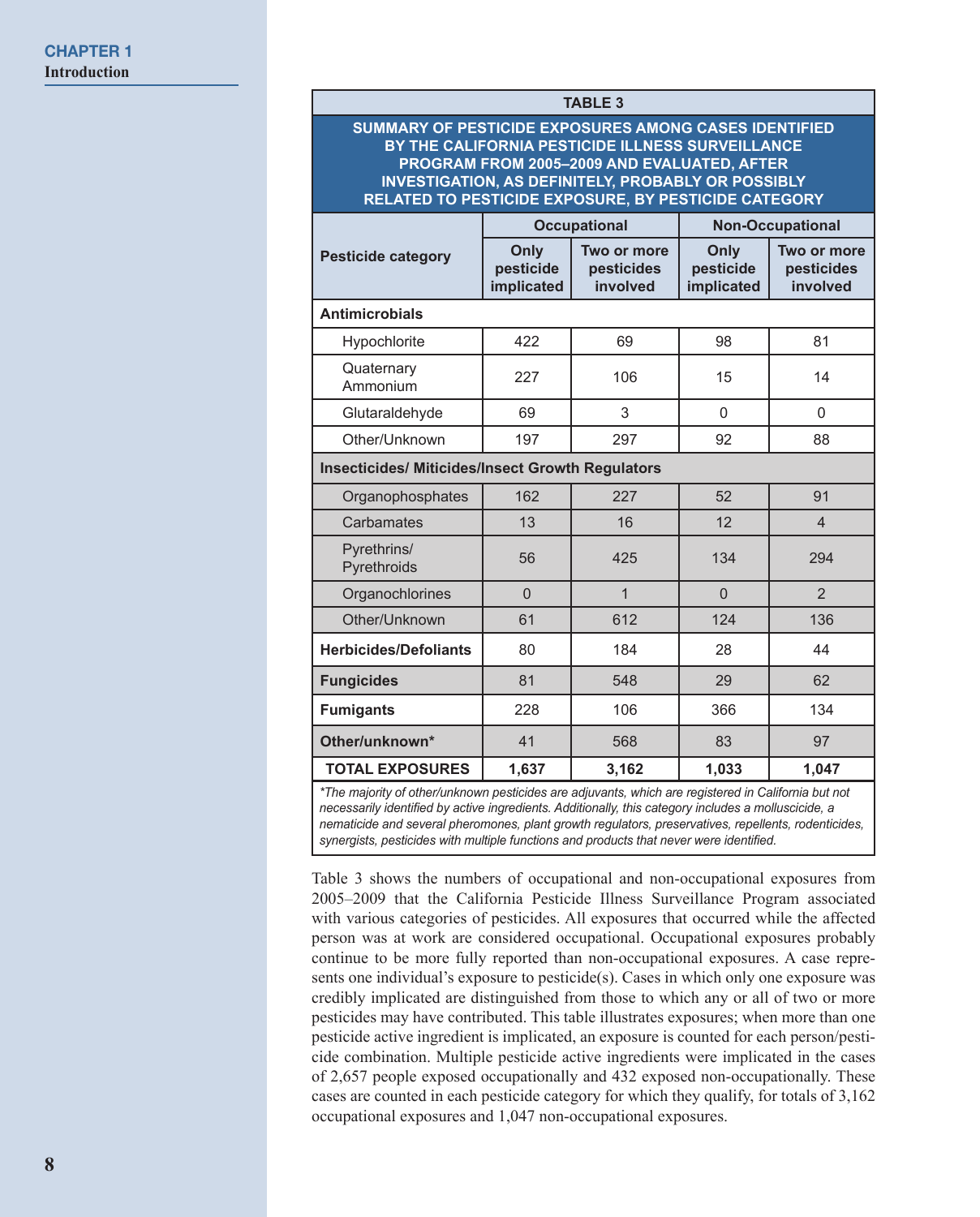### **Special Populations and Environmental Justice**

Environmental justice strives to ensure that no population is forced to shoulder a disproportionate burden of the negative human health and environmental impacts of pollution or other environmental hazards.<sup>8</sup> EPA seeks to ensure the fair treatment and meaningful involvement of all people regardless of race, color, national origin, educational level or income with respect to the development, implementation and enforcement of environmental laws, regulations and policies.<sup>9</sup>

With regard to pesticide exposure and environmental justice, the farmworker population is of particular concern. The majority of farmworkers and their family members in the United States are Latinos living in poverty. Farmworkers are the population most often affected by pesticide overexposure. Children represent another population of concern as they may be at greater risk from pesticide exposures because they are growing and developing. Women of reproductive age and pregnant and nursing women may also be more vulnerable because of the effects of pesticide exposures on fetuses and infants. These three populations face higher risk of harmful pesticide exposure because of occupation or developmental susceptibility, or combination thereof. Each is discussed in more detail below.

#### *Agricultural Workers*

In the United States, between 1 million and 2.5 million hired farmworkers earn their living from agriculture.<sup>10,11</sup> Farmworkers are the working population most often affected by pesticide overexposure, especially Latino farmworkers.<sup>12</sup> Farmworker patients should be considered to be at high risk for pesticide exposure; their screening or exposure history should include specific questions about any agricultural work being done. For example:

- Are pesticides being used at home or at work?
- Do you mix or apply pesticides?
- Are the fields or orchards wet when you pick, prune or harvest?
- Was spraying taking place in or near the fields or orchards while you were working?
- Do you get sick during or after working in the fields or orchards?
- Do you use agricultural pesticides in your home?
- Did you learn about adverse health effects of pesticides and how to protect yourself from exposure while using pesticides?

Farmworkers often reside in agricultural communities where they and their family members may be further exposed in their homes because of pesticide drift from spraying of nearby fields or orchards and drinking contaminated water. Paraoccupational exposure factors such as pesticide residue on workers and their clothing, shoes and vehicles and lack of adequate facilities to clean pesticide-contaminated work clothes may increase the risk of pesticide exposure for other household members as well.

#### *Children*

Children face particular risks from pesticides, as their physical makeup, behavior and physiology may make them more susceptible than adults.13,14,15 As such, it is important to assess pesticide exposures by asking about where pediatric patients live, the occu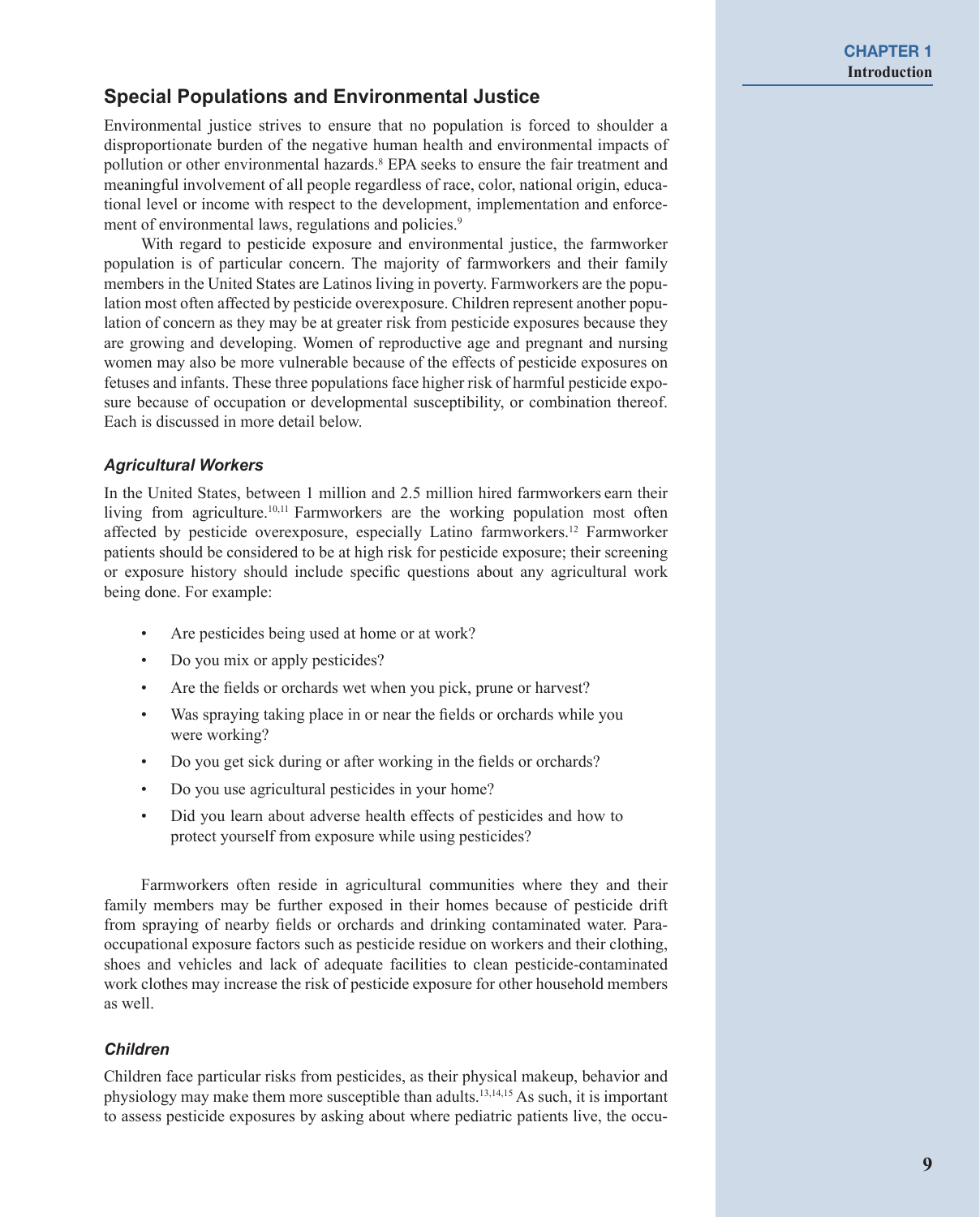pation of their parents and whether pesticides are used in the home, childcare facility, school and play areas. It is also important to remind parents to store pesticides out of the reach of children.

Children from agricultural families and those living in close proximity to agricultural areas are exposed to higher levels of pesticides than those whose parents do not work in agriculture and who do not live close to farms.16,17,18 The higher pesticide levels may result from parents' tracking pesticides from the workplace into the home or by pesticide drift.19,20

Adolescents working in agriculture are also at risk of exposure to pesticides.<sup>21,22</sup> The incidence rate of acute occupational pesticide-related illness in adolescents is significantly higher compared to adolescents not working in agriculture.23 This is a particular concern for young farmworkers since adolescents are permitted to work in agriculture at younger ages than in other industries. While the research examining the impact of neurotoxicants on the central nervous system of adolescents is limited, $24,25,26$ there is strong evidence of neural remodeling and brain development during adolescence.25,26,27,28 Dose responses, metabolic rates and routes of exposure may vary by age, gender and maturation.21,22,28 Extra caution is merited as consideration is given to acute and chronic pesticide exposures of adolescents.21,22

#### *Women of Reproductive Age and Pregnant Women*

Pesticides may cause the most damage in humans during periods of rapid development, especially *in utero* through transplacental absorption.<sup>29,30</sup> Even prior to fetal periods of increased sensitivity, studies have found that *preconception* exposure of either the mother or father may have an effect on reproductive outcome and offspring.<sup>31,32,33,34</sup> Maternal exposure to pesticides should be minimized during pregnancy and during the preconception period. The period of maximal sensitivity to a teratogen varies depending on the birth defect, but is almost always within the first 10 weeks of the pregnancy. However, the central nervous system, eyes, teeth and external genitalia may be susceptible to teratogenic exposures throughout the pregnancy.35 Although no pesticides have been proven to be human teratogens, several studies have shown associations between pesticide exposures and reproductive toxicity in humans. For example, *in utero* exposure to organophosphates has been associated with low birth weight, mental and motor delay, attention deficit hyperactivity disorder (ADHD), and reduced IQ.36,37 Women who are pregnant or planning a pregnancy, especially those currently engaging in agricultural activities, should be informed of the implications of exposure before conception and during the pre- and peri-natal periods, and assisted in making decisions that are appropriate for their individual work and home situations.<sup>38</sup> See **Chapter 21,** *Chronic Effects,* for further information and examples.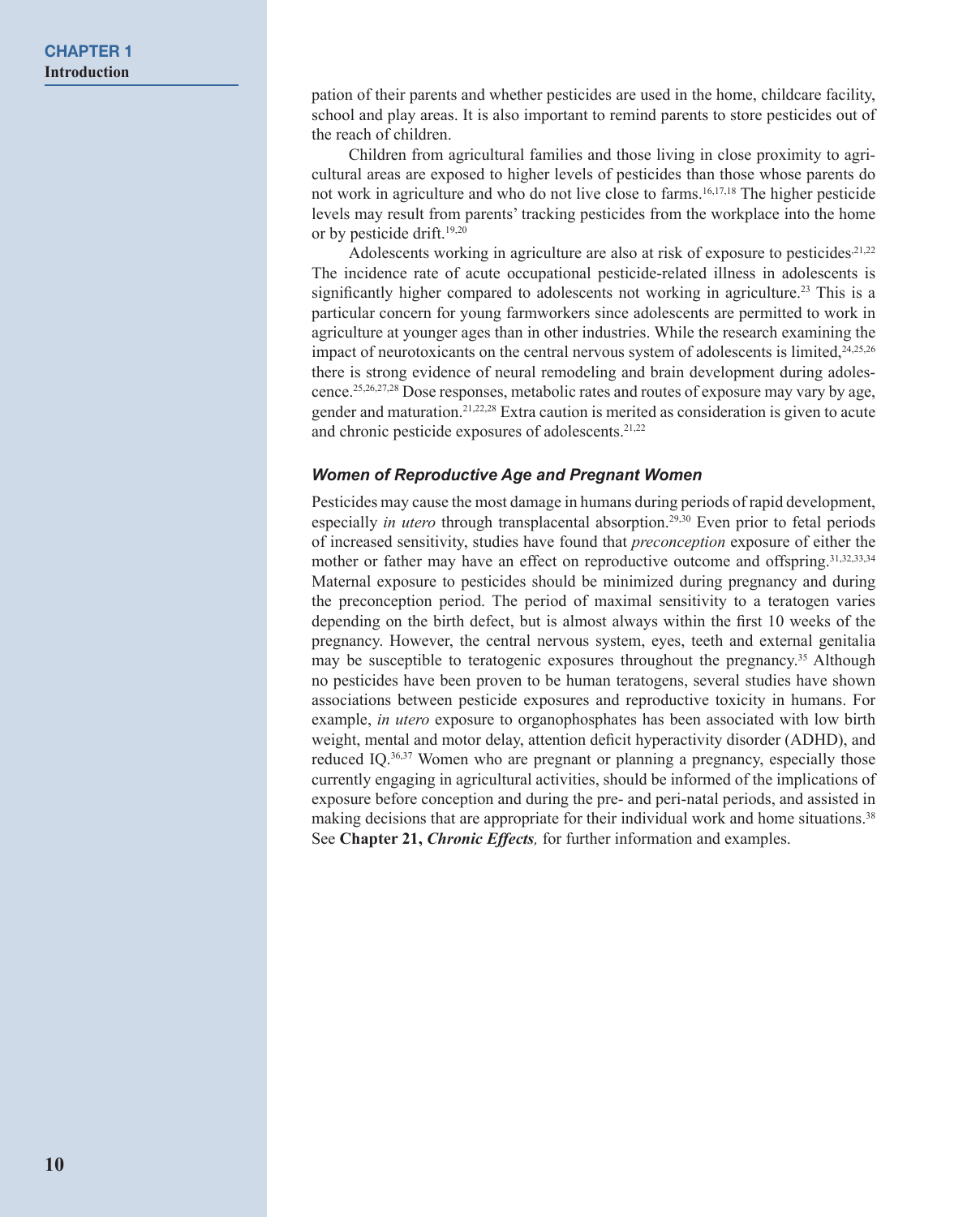### **References**

- 1. Calvert GM, Karnik J, Mehler L, Beckman J, Morrissey B, Sievert J, Barrett R, Lackovic M, Mabee L, Schwartz A, Mitchell Y, Moraga-McHaley S. Acute pesticide poisoning among agricultural workers in the United States, 1998-2005. *Am J Ind Med*. 2008;883-898.
- 2. Trasande, et al. Pediatrician Attitudes, Clinical Activities, and Knowledge of Environmental Health in Wisconsin. *Wisconsin Med J.* 2006;105(2).
- 3. Institute of Medicine. *Role of the Primary Care Physician in Occupational and Environmental Medicine,* Washington, DC: Institute of Medicine, 1988.
- 4. Liebman A., Harper S. *Environmental Health Perceptions Among Clinicians and Administrators Caring for Migrants.* MCN Streamline. 2001;7(1).
- 5. Gehle, et al. Integrating Environmental Health Into Medical Education. *Am J Prev Med.*  2011;41(4S3):S296-S301.
- 6. Trasande, et al. Pediatrician Attitudes, Clinical Activities, and Knowledge of Environmental Health in Wisconsin. *Wisconsin Med J.* 2006;105(2).
- 7. 2010 Annual *Report of the American Association of Poison Control Centers' National Poison Data System (NPDS): 28th Annual Report.* Table A. "Demographic profile of Single Substance Nonpharmaceuticals exposure cases by generic category."
- 8. U.S. Department of Health and Human Services. Subcommittee on Environmental Justice, Environmental Health Policy Committee. Strategic elements for environmental justice. *Environ Health Perspect*. 1995 Sep; 103(9):796- 801.
- 9. Environmental Protection Agency. Environmental Justice. http://www.epa.gov/environmentaljustice/index.html.
- 10. Kandel W. Profile of Hired Farmworkers, A 2008 Update. Economic Research Report No. 60. Economic Research Service, U.S. Department of Agriculture. 2008.
- 11. Martin P. Immigration reform: implications for agriculture. Agricultural and Resource Economics Update. Davis, CA: University of California, Giannini Foundation. 2006.
- 12. Calvert GM, Karnik J, Mehler L et al. Acute pesticide poisoning among agricultural workers in the United States, 1998-2005. *Am J Ind Med.* 2008;51(12):883-98.
- 13. Landrigan, P. Pesticides and PCBs: Does the evidence show that they threaten children's health? *Contemp Pediatr.* 2001;18(2):110-124.
- 14. Faustman EM, Silbernagel SM, Fenske RA, Burbacher TM, Ponce RA. Mechanisms underlying children's susceptibility to environmental toxicants. *Environ Health Perspect.*  2001;108 suppl 1:13-21.
- 15. Reigart JR, Roberts JR. Pesticides in children. *Pediatr Clin North Am.* 2001 Oct;48(5):1185- 98, ix.
- 16. Simcox NJ, Fenske RA, Wolz SA, Lee IC, Kalman DA. Pesticides in household dust and soil: exposure pathways for children in agricultural families. *Environ Health Perspect.*  1995;103(12):1126-34.
- 17. Fenske RA, Kissel JC, Lu C, Kalman DA, Simcox NJ, Allen EH, Keifer MC. Biologically based pesticide dose estimates for children in an agricultural community. *Environ Health Perspect.* 2000;108(6):515-20.
- 18. Curl C, Fenske RA, Kissel JC, Shirai JH, Moate TF, Griffith W. Evaluation of take-home organophosphorus pesticide exposure among agricultural workers and their children. *Environ Health Perspect*. 2002;110:A787-A792.
- 19. Thompson B, Coronado GD, Grossman JE, Puschel K, Solomon CC, Islas I, Curl CL, Shirai JH, Kissel JC. Pesticide take-home pathway among children of agricultural workers: Study design, methods, and baseline findings. *J Occup Environ Med.* 2003;45:43-53.
- 20. Eskenai B, Bradman A, Castorina R. Exposures of children to organophosphate pesticides and their potential adverse health effects. *Environ Health Perspect.* 1999;107 Suppl 3:409-19.